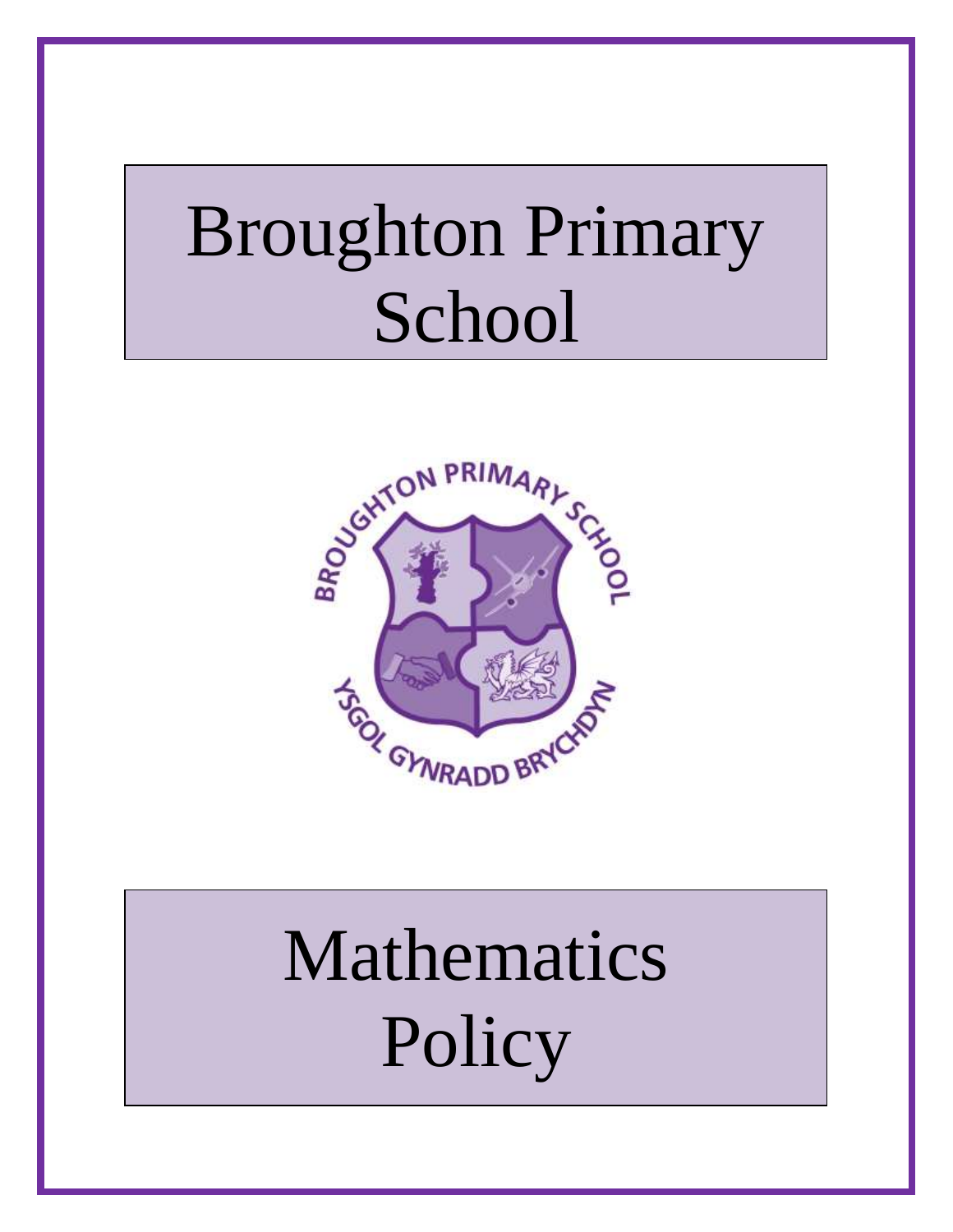#### **Mathematics Policy (Wales)**

We believe this policy relates to the following legislation:

▪ School Standards and Organisation (Wales) Act 2013 (Welsh Government)

The following documentation is also related to this policy:

- The School Curriculum for 3 to 19 year olds in Wales 2008 (Welsh Government)
- National Literacy and Numeracy Framework 2013 (Welsh Government)

Mathematics is a method of communication. It is a specific language through which ideas are explored explained, and developed, and one by which relationships can be described, patterns identified and hypothesis made and tested.

It is a way of organizing and managing information gathered practically in everyday situations; in the use of measures and spatial measurement.

Mathematics includes the development of numeracy skills; a proficiency that involves confidence and competence with numbers and measures. It requires an understanding of the number system, a repertoire of computational skills and an inclination and ability to solve number problems in a variety of contexts. Numeracy also demands practical understanding of the ways in which information is gathered by counting and measuring, and is presented in graphs, diagrams, charts and tables.

We acknowledge and support the Welsh Government strategies for Literacy and Numeracy which is aimed at developing the full potential of all pupils.

We aim to promote the teaching of numeracy and literacy within all subjects and by using the revised National Curriculum framework. We plan and deliver objectives pitched appropriately to the learners.

We wish to work closely with the School Council and to hear their views and opinions as we acknowledge and support Article 12 of the United Nations Convention on the Rights of the Child that children should be encouraged to form and to express their views.

We as a school community have a commitment to promote equality. Therefore, an equality impact assessment has been undertaken and we believe this policy is in line with the Equality Act 2010.

#### **Aims**

- $\Box$  To develop an enthusiasm for and fascination with mathematics.
- $\Box$  To equip pupils with a powerful mathematical tool that provides:
	- i) a precise means of communication using numbers, symbols and shapes; ii) an universal language used to explain, predict and tackle problems.
- $\Box$  To increase the confidence of each pupil in mathematics to enable them to apply the knowledge and skills with assurance.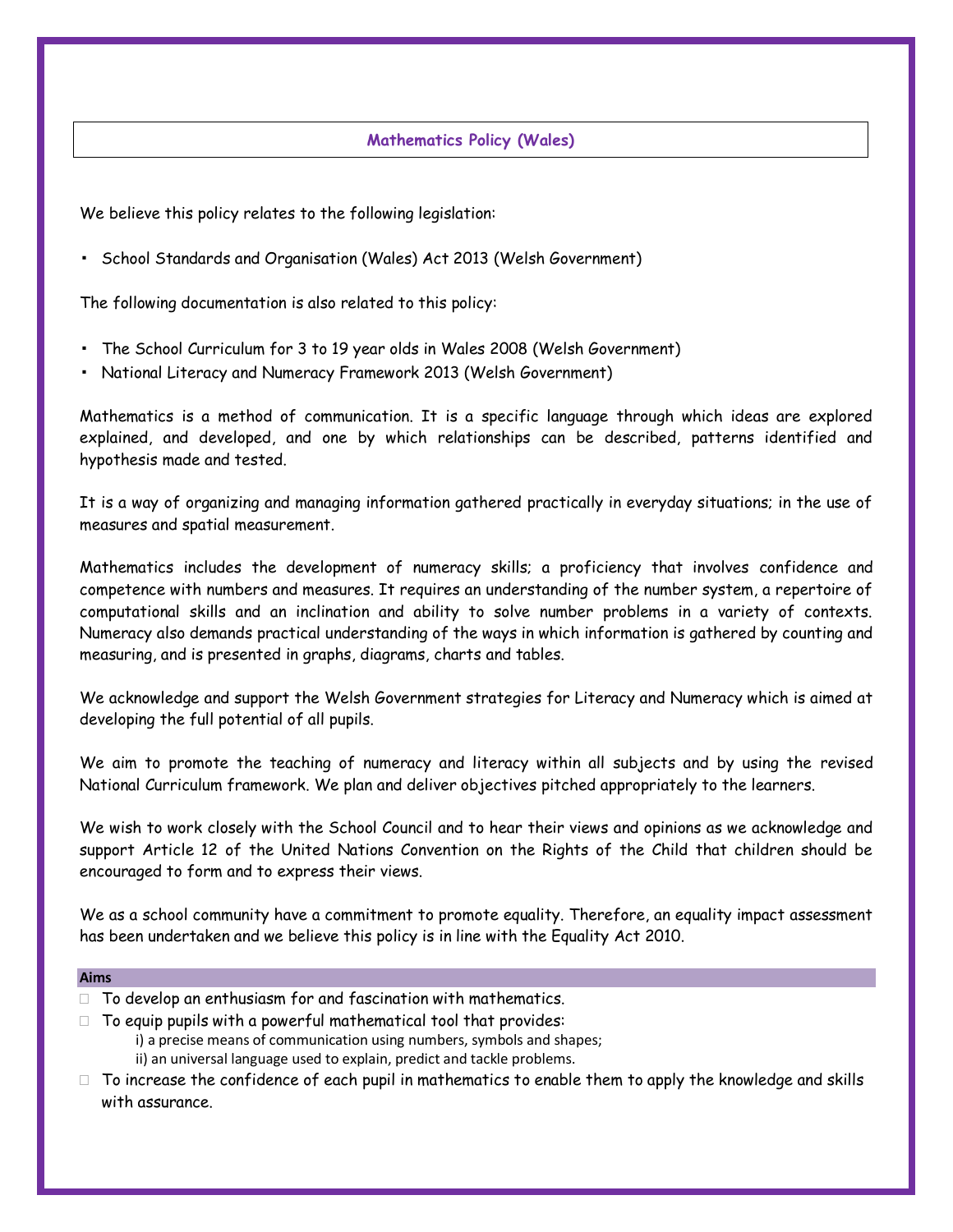- $\Box$  To promote the teaching of numeracy and literacy within all subjects and by using the Revised National Curriculm Framework at FP & KS2.
- $\Box$  To work with other schools to share good practice in order to improve this policy

#### **Objectives**

- $\Box$  To enable all pupils to achieve their potential according to their ages and abilities.
- $\Box$  To provide training and support that will develop an expert staff that provides a balanced and broad curriculum suited to the development of appropriate knowledge and concepts.
- $\square$  To ensure management systems and structures provide support for the aims and objectives for mathematics.
- □ To provide appropriate resources to ensure a rich and diverse curriculum.
- $\Box$  To ensure teaching and learning styles are varied and suited to the pupils being taught and the areas being studied.
- $\square$  To ensure full coverage of the National Curriculum in mathematics in all year groups.

#### **Teaching Guidelines**

Mathematics in the first place is a practical subject, which develops the concepts of shape, space, money,measure, number, pattern and problem solving. In the first years of the Foundation phase children have activities that develop these concepts in a meaningful real life context whenever possible and prepare the children for further mathematical studies when they are ready. The Foundation Phase philosophy emphasizes the importance of the practical and spoken aspects of the curriculum, and the development of concepts through speaking and listening and encouraging enquiry in children, before they are required to record their work. In Broughton Primary School we utilize the whole school initiatives such as kagan structures, thnking maps and ANIES to support mathematical development. Mathematics is supported by the Physical Development area of the Foundation Phase curriculum, developing hand-eye coordination, dexterity and physical strength alongside the mental conceptual skills, so that when a child needs to record mathematics s/he will have the physical abilities to do so. Numicon is the primary resource used throughout the foundation phase to support mathematical development.

Mathematics is taught as a discrete subject at Key Stage Two but is also integrated into the other subject areas. Mathematics is included in the planning of all subjects and applied across the whole curriculum. In this way pupils learn the place of mathematics in the world around them. The teaching of mathematics is central to the development of the skills continuum in the Skills Framework, and this is used to support the planning of the mathematics curriculum.

Throughout the school teachers use a range of learning and teaching styles, incorporating individual, pair, class and group work into lessons. Children are taught through discussion, practical activity, games, investigations, problem solving, recording and practice, consolidation, and through the use of IT. The teaching style and methods are varied according to the subject matter and the pupils being taught.

Mathematics learning is developed through a variety of activities; mental strategies, enquiry, written calculations, discussion, and application and practice of basic skills.

Pupils of different levels of ability are catered for through the differentiation of activities provided for them. The pupils work in groups that are flexible and allow for transition between the groups as pupils improve their skills.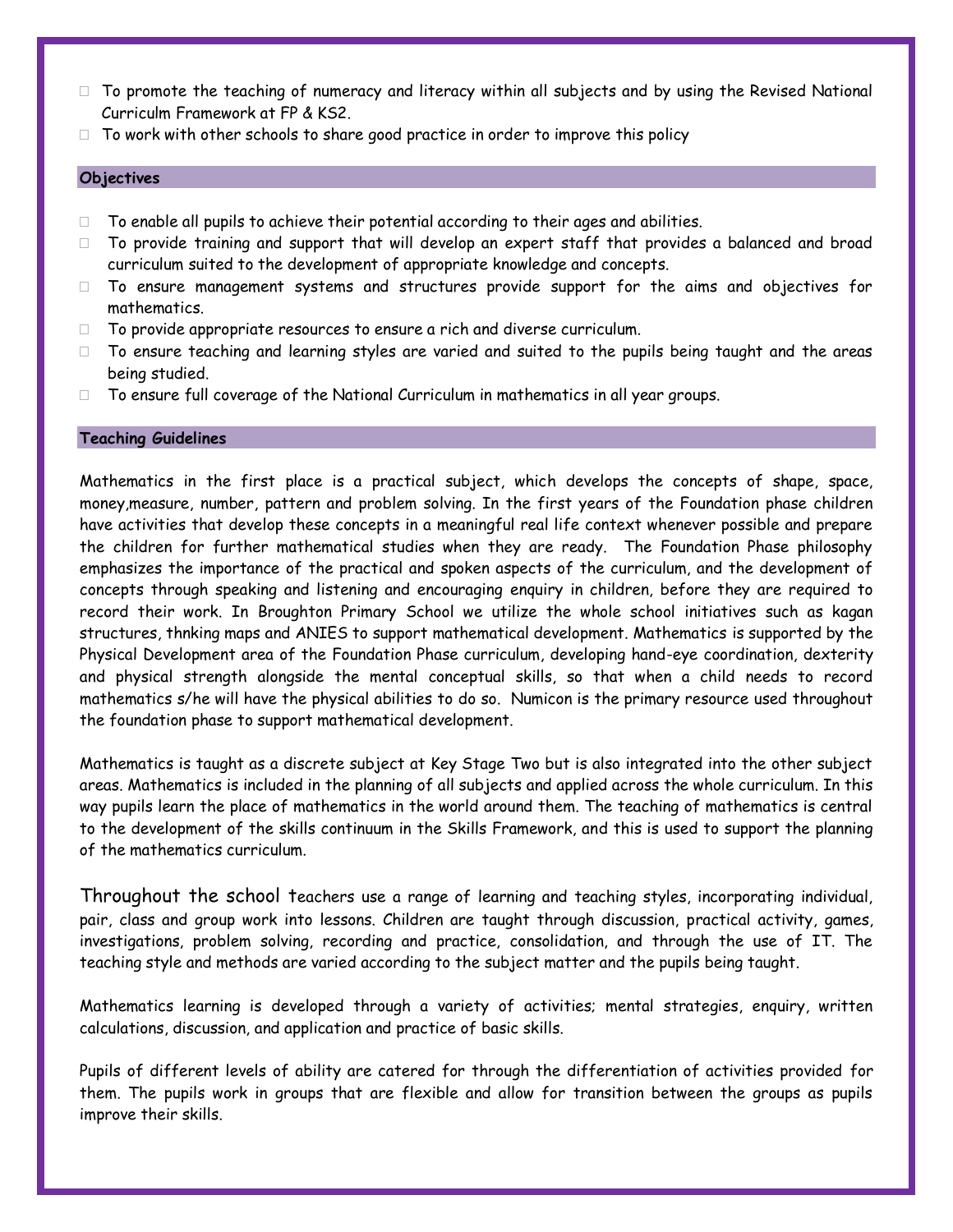Support is provided for pupils with additional learning needs using appropriate resources. Pupils on the AEN register are catered for according to the AEN policy.

#### **Planning and organisation**

Curriculum planning is managed in three phases.

#### **Long Term Planning**

This is based on the National Curriculum framework which details what is to be taught over the year and provides teaching guidelines and overall objectives for each year group for the whole year.

#### **Medium Term Planning**

This organizes the teaching of mathematics into termly or half-termly sections. The planning is more detailed and the objectives are more specific in nature. This planning is developed by the teachers who identify the skills to be taught and respond to the needs of their pupils. It also ensures a balanced distribution of work is undertaken across each term.

#### **Short Term Planning**

This details the mathematics skills and appropriate activities/lessons to be developed over a 2 week period. Lessons are planned in detail and specific class objectives are set, in accordance with the curriculum skills. Individual learning goals are also set for each pupil.

The teachers collaborate on the planning of mathematics to ensure parity in provision and to share expertise.

#### **Role of the Governing Body**

The Governing Body has:

- delegated powers and responsibilities to the Headteacher to ensure all school personnel and stakeholders are aware of and comply with this policy;
- responsibility for ensuring compliance with the legal requirements of the National Curriculum;
- responsibility for ensuring that the school complies with all equalities legislation;
- nominated a designated Equalities governor to ensure that appropriate action will be taken to deal with all prejudice related incidents or incidents which are a breach of this policy;
- responsibility for ensuring funding is in place to support this policy;
- responsibility for ensuring this policy and all linked policies are maintained and updated regularly;
- responsibility for ensuring all policies are made available to parents;
- responsibility for the effective implementation, monitoring and evaluation of this policy

#### **Role of the Headteacher and Senior Leadership Team**

The Headteacher and the Senior Leadership Team will:

- ensure all school personnel are aware of and comply with this policy;
- ensure compliance with the legal requirements of the National Curriculum;
- consider disapplying a pupil from all or part of the National Curriculum for a period of time if this will benefit the child;
- encourage parents to take an active role in curriculum development;
- provide leadership and vision in respect of equality;
- provide guidance, support and training to all staff;
- monitor the effectiveness of this policy by;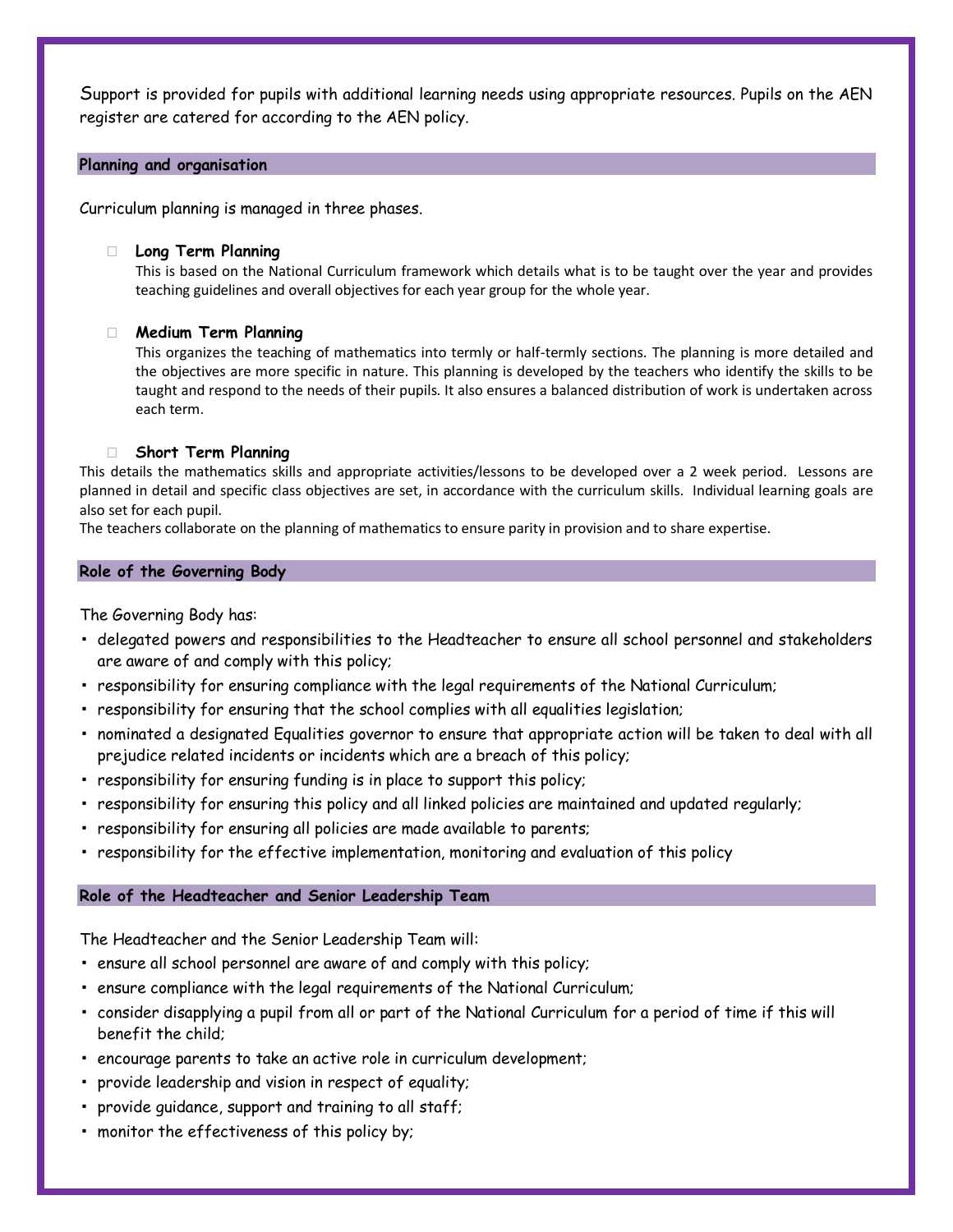- $\geq$  observing teaching and learning
- $\geq$  planning scrutinies and work trawls
- $\ge$  discussions with pupils and members of the school council
- annually report to the Governing Body on the success and development of this policy

#### **Role of Teachers**

Teachers will:

- comply with all aspects of this policy;
- work closely with the subject leader to develop this policy;
- devise medium and short term planning;
- develop mathematical fluency, numeracy and mathematical understanding in all subjects;
- develop pupils' spoken language, reading, writing and vocabulary in all subjects;
- plan and deliver good to outstanding lessons;
- plan differentiated lessons which are interactive, engaging, of a good pace.
- have high expectations for all children and will provide work that will extend them;
- create opportunities for pupils self assessment and peer assessment as referred to in the marking policy
- assess, record and report on the development, progress and attainment of pupils;
- achieve high standards;
- celebrate the success of pupils in lessons
- implement the school's equalities policy and schemes;

#### **Inclusion**

We believe that we are an educationally inclusive school as we are concerned about the teaching and learning, achievements, attitudes and well-being of all our pupils.

#### **Differentiation**

Differentiation is best defined as 'the process by which differences between learners are accommodated so that all students in a group have the best possible chance of learning.' (Geoff Petty)

The main purpose of differentiation is to challenge and raise standards of learning by ensuring that curriculum objectives are accessible to all our children despite their backgrounds or abilities. We see differentiation as a form of integration and not exclusion.

Differentiation must reflect the learning objective and can be achieved in a variety of ways either by task, by support or by outcome and should be chosen by fitness for purpose.

We want all children to achieve success, therefore we will ensure they are given differentiated tasks that are matched to their level of attainment so that they can demonstrate successfully what they know, understand and can do.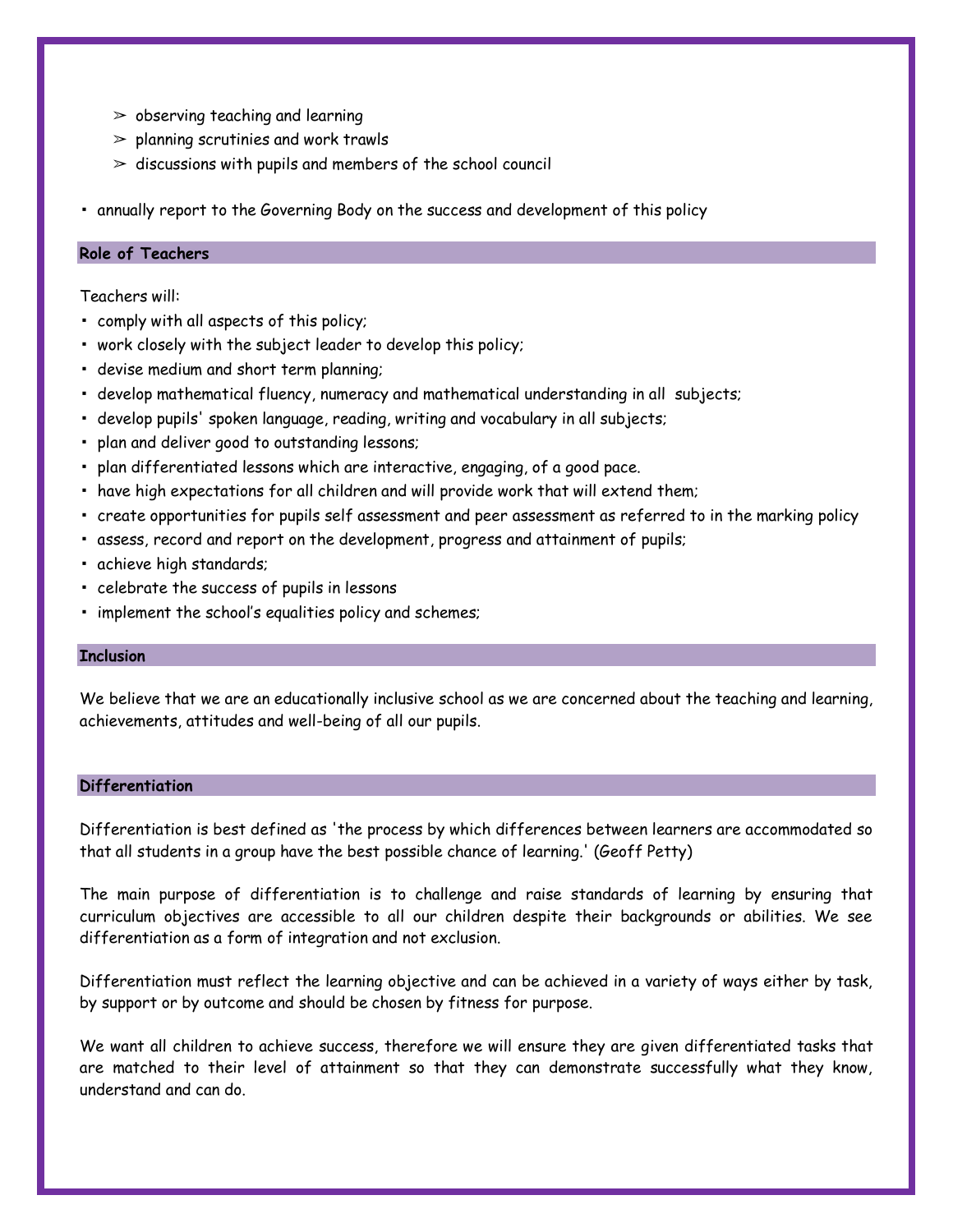The main feature of effective differentiation is good planning resulting in effective teaching and learning with children making good progress. Also we expect to see in all classes interested well motivated children responding to challenges, children working productively on task and being aware of their own progression.

#### **Special Educational Needs**

Those pupils with special educational needs at School Action and School Action Plus will receive an Individual Education Plans (IEP) with appropriate targets relating to the subject.

#### **Assessment for Learning**

Teachers will:

- carry out continuous assessment;
- $\Box$  use short-term assessments matched to the teaching objectives to adjust their planning;
- $\Box$  make comments in pupil's books related to the teaching objective;
- $\Box$  carry out medium-term assessments to measure progress against key objectives to adjust planning;
- carry out long-term assessment to assess progress against school and national targets;
- $\Box$  administer national tests and assessment in Y2 and Y6;
- $\Box$  carry out tests at the end of Y3, Y4 and Y5:
- $\Box$  use long-term assessments to help them plan for the next academic year;
- $\Box$  inform parents and carers of their child's progress and targets

#### **Monitoring and Review of the Subject**

Monitoring of standards of children's work and the quality of teaching is the responsibility of the subject coordinator supported by the Headteacher and the Senior Leadership Team.

Standards will be monitored by:

- looking at pupils work
- subject observations
- pupil discussions
- audit of subjects
- scrutiny of planning
- general curriculum discussions

#### **Cwricwlwm Cymreig**

We live in Wales and our pupils are educated in Wales, and in order to consolidate our sense of national identity we ensure that the learning that happens in the Mathematics lessons includes issues of local and wider Welsh interest.

#### **Contribution of the Subject to other Areas of the Curriculum**

Mathematics contributes to many subjects within the primary curriculum and opportunities will be sought to draw mathematical experience out of a wide range of activities. This will allow children to begin to use and apply mathematics in real contexts. Outdoor learning is used to support and enhance the development of mathematical skills.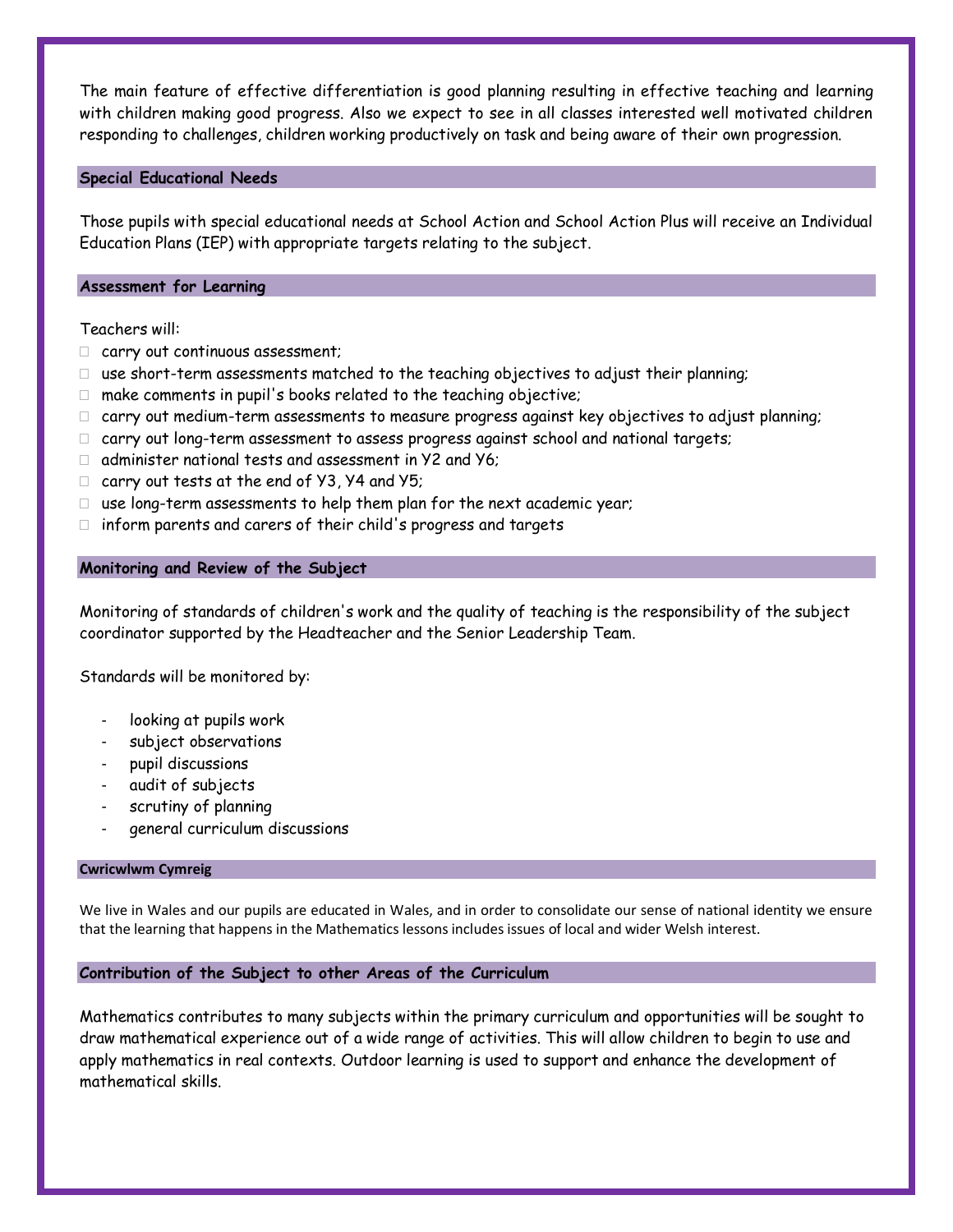## **Resources**

The school has a full range of resources to support the teaching of this subject throughout all year groups. Resources are upgraded and replenished when the need arises.